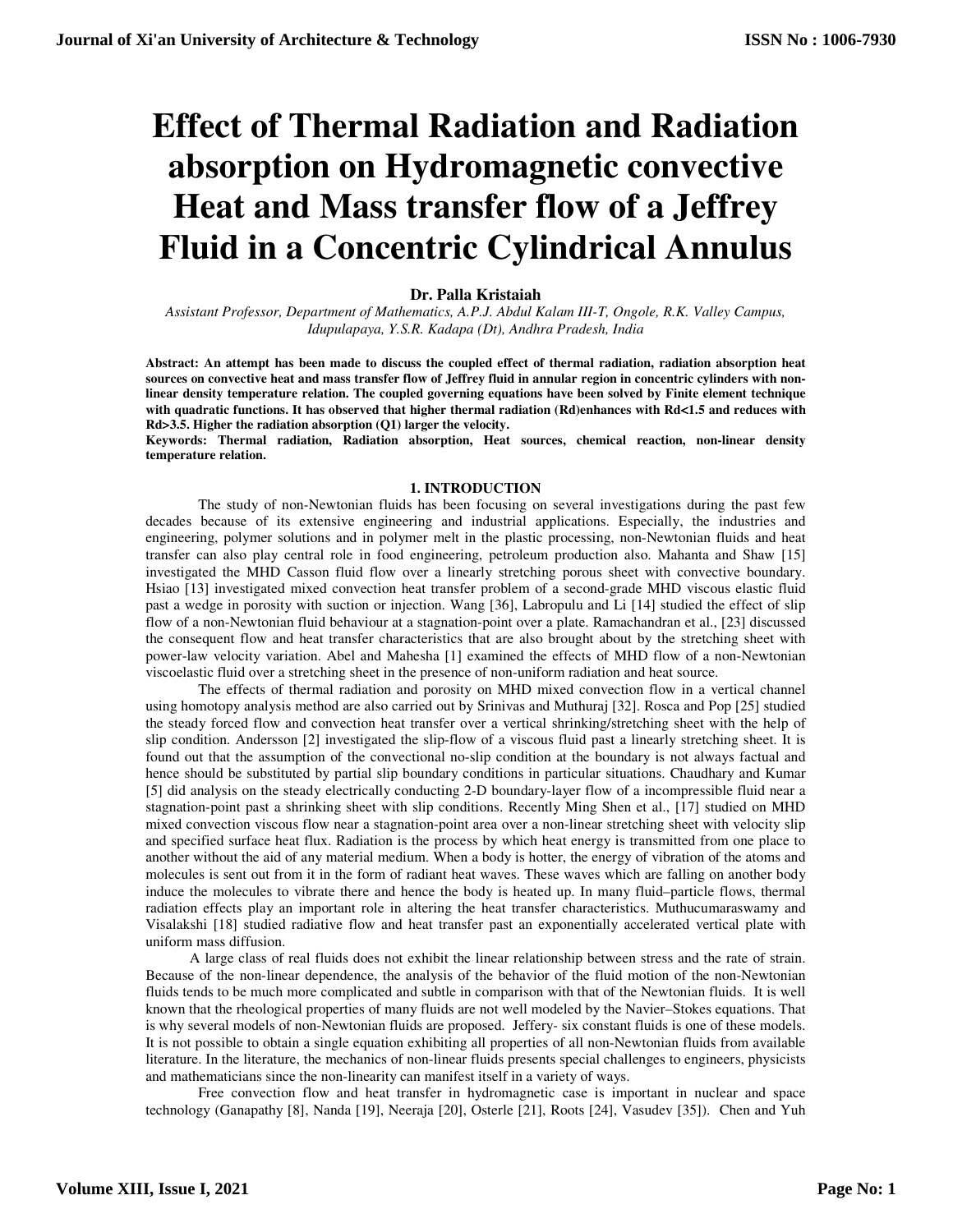[6] have investigated the heat and mass transfer characteristics of natural convection flow along a vertical cylinder under the combined buoyancy effects of thermal and species diffusion. Philip [22] has obtained analytical solution for the annular porous media valid for low modified Reynolds number Antonio [3] has investigated the laminar flow, heat transfer in a vertical cylindrical duct by taking in to account both viscous dissipation and the effect of buoyancy..

In all the above investigations, the variation of density is taken in the linear form

 $\Delta \rho = - \rho \beta (\Delta T) \dots$  (A)

Where  $\beta$  is the co-efficient of thermal expansion and is 2.07 x 10<sup>4</sup> (OC)<sup>-1+</sup>. This is valid for temperature variation near  $20^0$ c. But this analysis is not applicable to the study of the flow of water at  $4^0$ c, the density of water is maximum at atmosphere pressure and the above relations (A) does not hold good. The modified form of (A) is applicable to water at  $4^{\circ}$ c is given by

 $\Delta \rho = - \rho \gamma (\Delta T)^2$  ... (B)

where  $\gamma = 8 \times 10^{-6} (OC)^2$ . Taking this fact into account, Goren [10] showed in this case, similarity solutions for free convection flow of water at  $4^0c$  past a semi-infinite vertical plate. Govindarajulu [11] showed that a similarity solution exists for the free convection flow of water at  $4^\circ$ c from vertical and horizontal plates in the presence of suction and injection. Gupta, Dubey and Sharma [12] have discussed the laminar free convection flow through coaxial circular cylinders with and without heat sources. Soundalgekar [30] obtained an approximate solution of the same problem using Kraman – Pohlhausen integral method. Taking non-linear density temperature variation Sarojamma [26] has analysed the hydromagnetic free convection flow in a cylindrical geometry. Datta [7] has investigated the free convection of water at  $4^0c$  from a horizontal plate when wall temperature varies as a power of distance along the plate. An approximate solution for velocity and temperature has been obtained by using Karman – Pohlhausen method together with the method of finding similarity solution. Using the relation (B) Sinha [29] has analyzed the problem of fully developed free convection flow between vertical plates in a circular pipe. Sastri and Vajravelu [27] have solved the problem of free convection between vertical walls by taking the non-linear density temperature variation, viz.,

 $\Delta \rho = -\rho \beta g (T - T_e) - \rho \beta_1 (T - T_e)^2 \dots$ 

where  $\beta_0$  and  $\beta_1$  are constants. This relation includes both the relationships (A) and (B). Gilpin [9] has used a density temperature relation which is similar to relation (C) and has shown the existence of Quasi – steady modes of convection for some temperature below  $4^0$ c. A similar relation introduced by Varrier and Tien [34] has been used to predict the heat transfer results in the case of water for temperature between  $0^0c$  and  $20^0c$ . Bhargawa and Agarwal [4] have investigated the fully developed laminar free convection flow in the presence of constant heat source in a circular pipe taking the same density temperature relationship (C). It is found that the flow and heat transfer both depends up on a new parameter  $\gamma = \left(\frac{\beta_1}{\beta}\right) \Delta T$ J ∖ I l  $=\left(\frac{\beta_1}{\beta_0}\right)$  $\gamma = \left(\frac{\beta_1}{2}\right) \Delta T$  in addition to the heat source

0

 $(C)$ 

parameter and free convection parameter k.

 The effect of heat transfer on MHD oscillatory flow of a Jeffrey fluid in a channel with slip effect at lower wall. The effects of various emerging parameters on the velocity and temperature are discussed through graphs in detail. Vasudev et al [35] have discussed the effect of Heat Transfer on the peristaltic flow of a Jeffery Fluid through a Porous medium in a vertical Annulus. Sreenath et.al [20] has investigated the effect of quadratic density temperature variation on convection heat transfer flow of a Jeffrey fluid in a tube and circular annulus. Recently Madhusudhana Reddy [16] has investigated Jeffrey fluid flow a concentric annulus under radial magnetic field.

In this paper, we analyzed the effect of thermal radiation, radiation absorption, non-linear density temperature variation on hydromagnetic mixed convective heat and mass transfer flow of a Jeffrey's fluid through a porous medium in a circular annulus in the presence of temperature deependent heat source. The equations governing the flow, heat and mass  $\int_{c=c_0}^{c}$ transfer have been solved by employing Finite element method. The effect of various governing parameters on the flow characteristics have been discussed graphically. The skin friction, rate of heat and mass transfer are evaluated numerically for different variations.

#### **2. FORMULATION OF THE PROBLEM**

We investigate the fully developed steady laminar free convective flow of a viscous, electrically conducting Jeffrey fluid through a porous medium confined in an annular region between two vertical co-axial porous circular pipes in the presence of heat generating sources. We choose the cylindrical polar coordinates system O  $(r, \theta, z)$  with the inner and outer

 z(w)  $=T<sub>o</sub>$ r(u)  $T = T_i$  $C = Ci$  $\overline{a}$ **Fig.1:CONFIGURATION OF THE PROBLEM**

cylinders at  $r = a$  and  $r = b$  respectively. The fluid is subjected to the influence of a radial magnetic field  $(H_0 / r)$ . Pipes being sufficiently long, all the physical quantities are independent of the axial coordinate z. Assuming the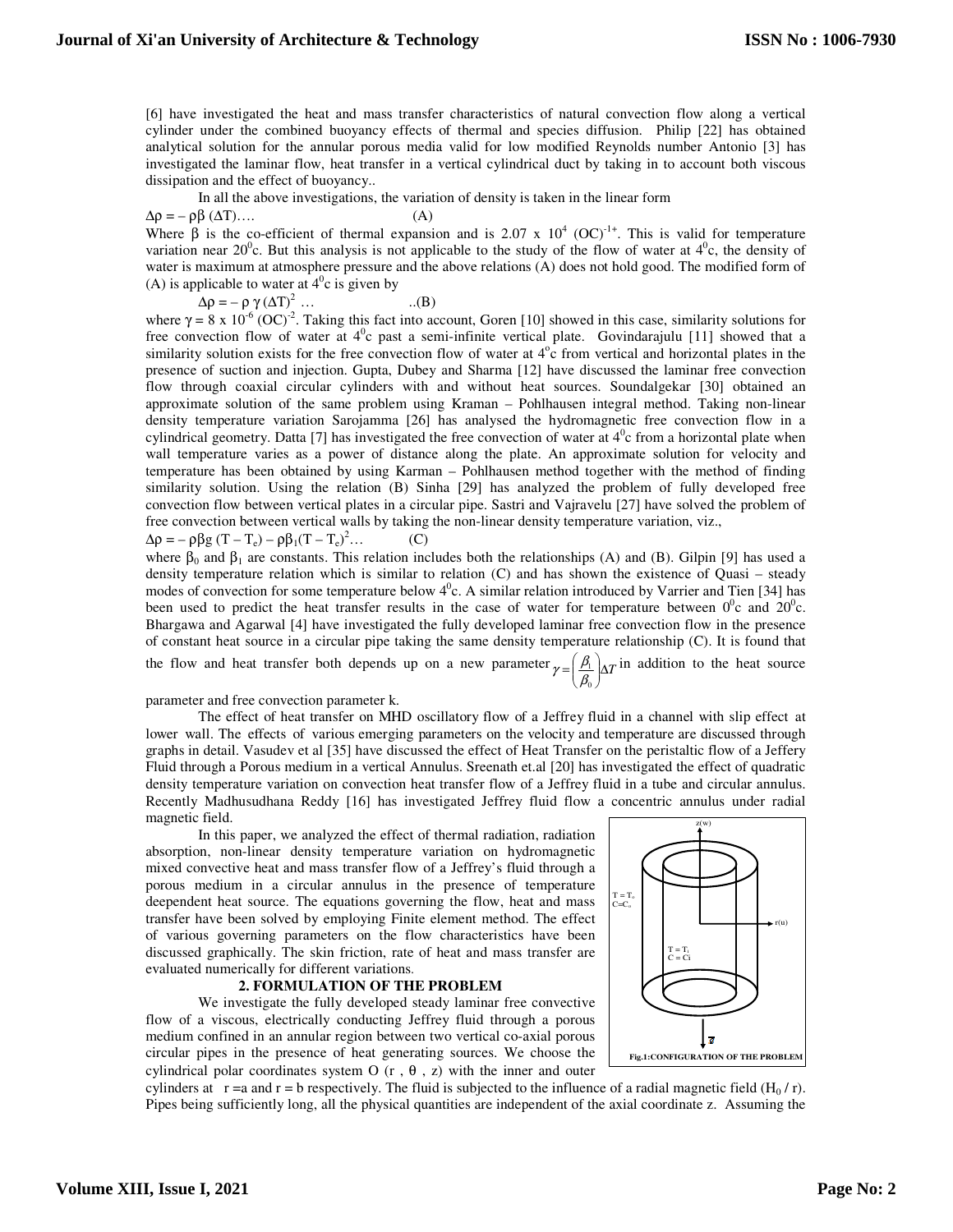magnetic Reynolds number to be small we neglect the induced magnetic field in comparison to the applied magnetic field. Also the motion being rotationally symmetric the azimuthal velocity V is zero. The equations governing free convective heat and mass transfer flow under no pressure gradient are

$$
w_{rr} + (1 - a u_a / v) w_r / r + ((\beta_0 g / v) (T - T_e) + (\beta_1 g / v) (T - T_e)^2 + (\beta^{\bullet} g / v) (C - C_e)
$$
  

$$
(\sigma \mu_e^2 H_0^2 a^2 / \nu (1 + \lambda_1)) (w/r^2) - (\nu / k (1 + \lambda_1)) w = 0
$$
 (1)

$$
T_{rr} + (1 - au_a / \nu)T_r / r + (Q/k_f) + \frac{Q_1}{k_f}(C - C_e) - \frac{1}{r} \frac{\partial (rq_R)}{\partial r} = 0
$$
 (2)

$$
C_{rr} + (1 - au_a / \nu)C_r / r - (\frac{k_c}{D_B})C = 0
$$
\n(3)

Using Rosseland approximation and introducing the non-dimensional variables as  $(r', w', \theta')$  $r' = r/a$ , w' = w (a /v),

$$
\theta = \frac{T - T_e}{T_i - T_e}, C' = \frac{C - C_e}{C_i - C_e}
$$
\n(4)

the equations  $(1)$  –(3) reduce to

$$
w_{rr} + (1 - \lambda) (1/r) w_r - (D^{-1} + (M^2 / (1 + \lambda_1)) r^2) w = -(G/(1 + \lambda_1)) (\theta + \gamma_1 \theta^2 + NC)
$$
 (5)

$$
(1 + \frac{4Rd}{3})\theta_r + (1 - \lambda P)\theta_r / r - \alpha\theta + Q_1 C = 0
$$
\n<sup>(6)</sup>

$$
C_{rr} + (1 - \lambda Sc)C_r / r - (\gamma Sc) C = 0
$$
  
where (7)

 $M = (\sigma \mu_e^2 H_0^2 a^2 / \rho v)^{1/2}$  (Hartmann number),  $G = (\beta g a^3 (T_1 - T_e)^2 / v^2)$  (Grashoff number),

 $\lambda =$ a u<sub>a</sub> / v (Suction parameter),  $D^{-1} = (a^2 / k)$  (Darcy parameter),  $P = (\mu C_p / k_f)$  (Prandtl number),

$$
\alpha = \frac{QL^2}{\Delta T k_f}
$$
 (Heat Source parameter),  $\gamma_1 = \frac{\beta_1 \Delta T}{\beta_0}$  (non-linear density temperature ratio),  

$$
Q_1 = \frac{Q_1 a^2 \Delta c}{k_f \Delta T}
$$
 (Radiation absorption parameter),  $\gamma = \frac{k_1 a^2}{D_1}$  (Chemical reaction parameter),  $N = \frac{\beta^* \Delta C}{\beta \Delta T}$ 

(Density ratio),  $s = -a$  $s = \frac{b}{b}$  (width of annular region)

The corresponding boundary conditions are

 $w = 0, \theta = 1, C=1$  on  $r = 1$  $w = 0, \theta = 0, C = 0$  on  $r = s$  (8)

## **3. FINITE ELEMENT ANALYSIS**

The non-linear coupled governing equations(5-7) have been solved by using finite element method. The finite element analysis with quadratic polynomial approximation functions is carried out along the radial distance across the circular duct. The behavior of the velocity, temperature and concentration profiles has been discussed computationally for different variations in governing parameters. The Galarkin method has been adopted in the variational formulation in each element to obtain the global coupled matrices for the velocity, temperature and concentration in course of the finite element analysis.

Choose an arbitrary element  $e_k$  and let w<sup>k</sup>,  $\theta^k$  and C<sup>k</sup> be the values of w,  $\theta$  and C in the element  $e_k$ We define the error residuals as

$$
E_w^k = \frac{d}{dr} \left( \left( \frac{1}{1+\lambda} \right) r \frac{dw^k}{dr} \right) + G(\theta^k + \gamma_1 (\theta^k)^2 + NC^k) - (D^{-1} + \frac{M^2}{r^2}) rw^k
$$
  
(9)  

$$
E_{\phi}^k = \frac{1}{r^2} \frac{d}{dr} \left( \frac{1}{r^2} \frac{d}{dr} \right) \frac{d}{dr} \frac{d}{dr} \frac{d}{dr} \frac{d}{dr} \frac{d}{dr} \left( \frac{d}{dr} \frac{d}{dr} \right)
$$

$$
E^k \theta = \frac{1}{\Pr} \frac{d}{dr} \left( (1 - \lambda P) r \frac{d\theta}{dr} \right) - \frac{a}{P_r} r \theta + Q_1 C^k + \frac{4\pi d}{3} \frac{d}{dr} \left( r \frac{d\theta}{dr} \right)
$$
(10)

$$
E^k{}_c = \frac{d}{dr} \left( (1 - \lambda Sc) r \frac{dC^k}{dr} \right) - k_r C^k
$$
\n(11)

where w<sup>k</sup>,  $\theta^k$  & C<sup>k</sup> are values of w,  $\theta$ & C in the arbitrary element  $e_k$ . These are expressed as linear combinations in terms of respective local nodal values.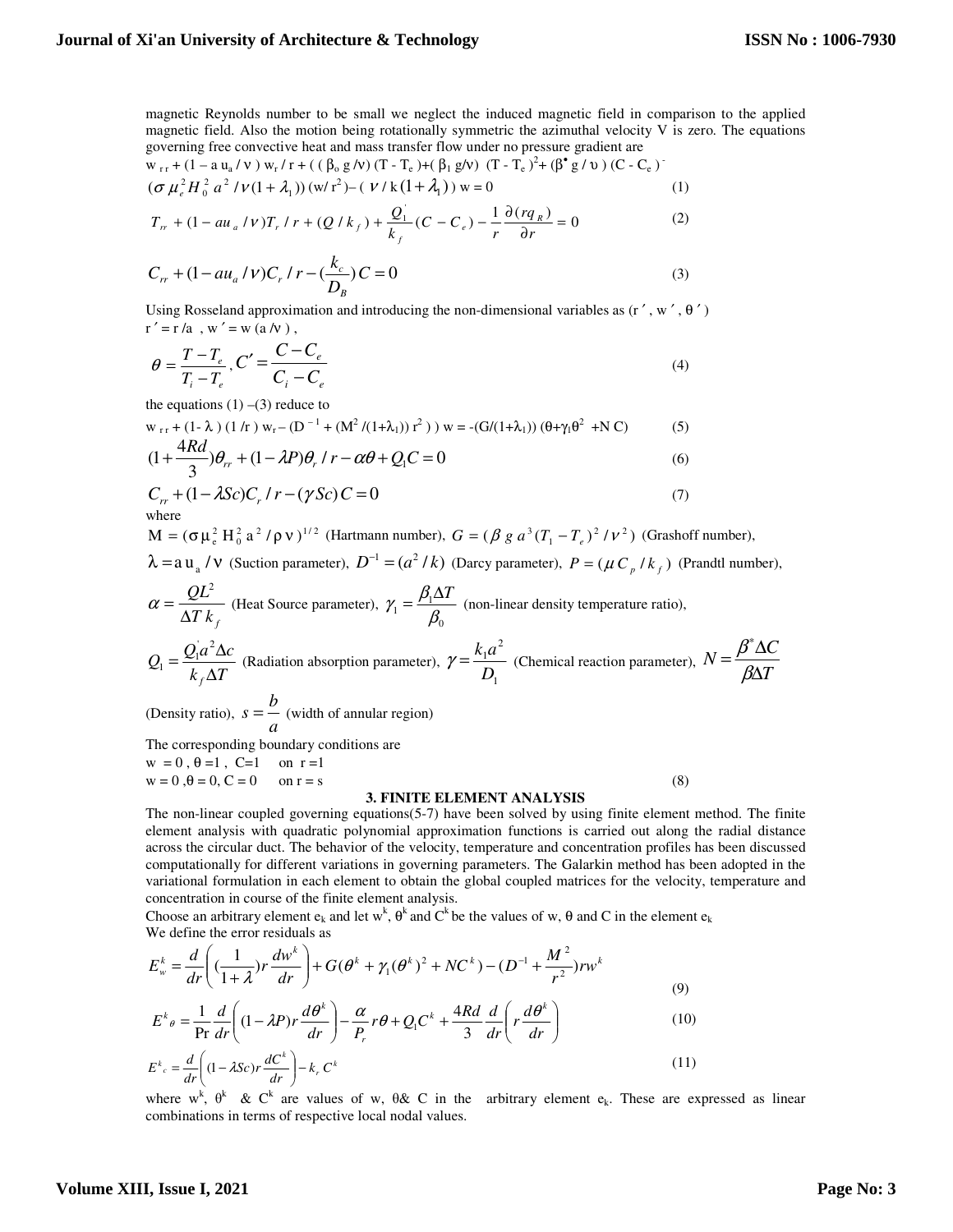$$
w^{k} = w_{1}^{k} \psi_{1}^{k} + w_{2}^{k} \psi_{1}^{k} + w_{3}^{k} \psi_{3}^{k}, \quad \theta^{k} = \theta_{1}^{k} \psi_{1}^{k} + \theta_{2}^{k} \psi_{2}^{k} + \theta_{3}^{k} \psi_{3}^{k}, \quad C^{k} = C_{1}^{k} \psi_{1}^{k} + C_{2}^{k} \psi_{2}^{k} + C_{3}^{k} \psi_{3}^{k}
$$

where  $\psi_1^k$ ,  $\psi_2^k$ --------- etc are Lagrange's quadratic polynomials.

Galerkin's method is used to convert the partial differential Eqs.  $(10) - (11)$  into matrix form of equations which results into 3x3 local stiffness matrices. All these local matrices are assembled in a global matrix by substituting the global nodal values of order I and using inter element continuity and equilibrium conditions.

The shear stress ( τ ), Nusselt number (rate of heat transfer), Sherwood number (rate of mass transfer) are evaluated by using the following formulas

$$
\tau = \left(\frac{dw}{dr}\right)_{r=1,1+s}, \quad Nu = -\left(\frac{d\theta}{dr}\right)_{r=1,1+s}, \quad Sh = -\left(\frac{dC}{dr}\right)_{r=1,1+s}
$$

#### **4. PARTICULAR CASE**

In the absence of radiation absorption (Q1) the results are in good agreement with that of *Suresh Babu* et. al [33].

#### **5. RESULTS AND DISCUSSION**

The equations governing the flow, heat and mass transfer have been solved by numerical technique. The velocity, temperature and concentration distributions have been discussed graphically for different parametric variations. Figures 2 – 13 represents the axial velocity *w* for different values of G,M,D-1,Rd,Q1, N, γ, λ, α,  $\lambda_1$ . and γ1.

The variation of velocity (w) with Grashoff number (G) is shown in fig.2. From the profiles we notice an enhancement in the magnitude of w with increasing values of G. The region of reversal flow enlarges with G in the region  $(1.5,2.0)$ . Fig.3 represents w with magnetic parameter(M). Higher the Lorentz force smaller the velocity in the flow region and the region of reversal flow shrinks with M.Fig.4 shows the variation of w with inverse Darcy parameter  $(D^{-1})$ . Lesser the permeability of the porous parameter, smaller the magnitude of w in the flow region and size of the reversal flow reduce with increase in D-1.Fig.6 represents w with buoyancy ratio (N) .It can be seen from the velocity profiles that when the molecular buoyancy force dominates over the thermal buoyancy force the magnitude of the axial velocity reduces in the entire flow region irrespective of the directions of the buoyancy forces and the region of reversal flow grows in size with N.Fig.5 shows the variation of w with heat source parameter $(\alpha)$ . We notice from the graphs that the magnitude of w reduces with increase in the strength of the heat source and reduces in the presence of heat absorption. This is due to the fact that energy is absorbed in the presence of source and generated in the presence of heat absorption. The region of reversal flow grows with increased in  $\alpha > 0$  and shrinks with  $\alpha < 0$ . The effect of thermal radiation (Rd) on w can be seen from fig.9.We find that higher the thermal heat flux (Rd<1.5) larger the velocity in the annular region and for higher Rd>3.5, we notice a depreciation in the velocity and the region of reversal flow reduces with increase in Rd. The effect of chemical reaction (γ) on w can be seen from fig.10. The magnitude of w enhances in the region (1,1.5) and reduces in the region (1.5,2.0) in both degenerating /generating cases in the region. The region of reversal flow reduces with increase in γ. From fig.8 we find that an increase in the suction parameter ( $\lambda$ ). We observe that higher the suction parameter  $\lambda$  larger |w| in the flow region. The region of reversal flow grows in size with increase in  $\lambda$ . The effect of Schmidt number Sc on w can be seen from Fig (7). It can be seen that lesser the molecular diffusivity smaller  $|w|$  in the flow region  $(1, 1.5)$  and larger in the region adjacent to the outer cylinder. The region of reversal flow shrinks with increase in Sc. The effect of radiation absorption (Q1) on w can be seen from fig,8. We find that higher the radiation absorption effects larger the magnitude of w in the flow region and region of reversal flow increases with increase in Q1. The effect of suction parameter  $(\lambda)$  on w can be seen from fig.11. From the profiles we find that the magnitude of w enhances in the region (1,1.6) and in the region (1.6,2) it reduces with increase in suction parameter  $(\lambda)$ . The region of reversal flow shrinks with λ. The effect of Jeffrey parameter (λ<sub>1</sub>) on w can be seen from Fig (12). It is found that  $|w|$  experiences an enhancement in the region (1,2) and the region of reversal flow increases with  $\lambda$ 1 in the entire flow region. Fig (13) represents the effect of non-linear density temperature variation ( $\gamma$ 1). It is found that the non-linearity in the density – temperature variation results in an enhancement in  $|w|$  in the flow region (1,2)) and the region of reversal flow grows with increase in γ1.

The non-dimensional temperature distribution  $(\theta)$  is shown in Figs. 14-19 for different parametric variations. We follow the convention that the non-dimensional temperature convection is positive or negative according as the actual temperature (T) is greater / lesser than equilibrium temperature (Te).

Fig (14) represents θ with heat source parameter ( $α$ ). The actual temperature enhances with increase in  $\alpha$  and reduces with  $|\alpha|$  ( $\alpha$ <0). From Fig (15) we notice that the actual temperature enhances in the flow region (1,2) with increase in Sc. Also higher the radiation absorption (Q1) smaller the actual temperature in the flow region (1,2) (fig.16). Higher the Radiation heat flux smaller actual temperature in the flow region (Fig.17). The effect of chemical reaction  $\gamma$  on  $\theta$  can be seen from Fig (18). It can be seen from the profiles that the actual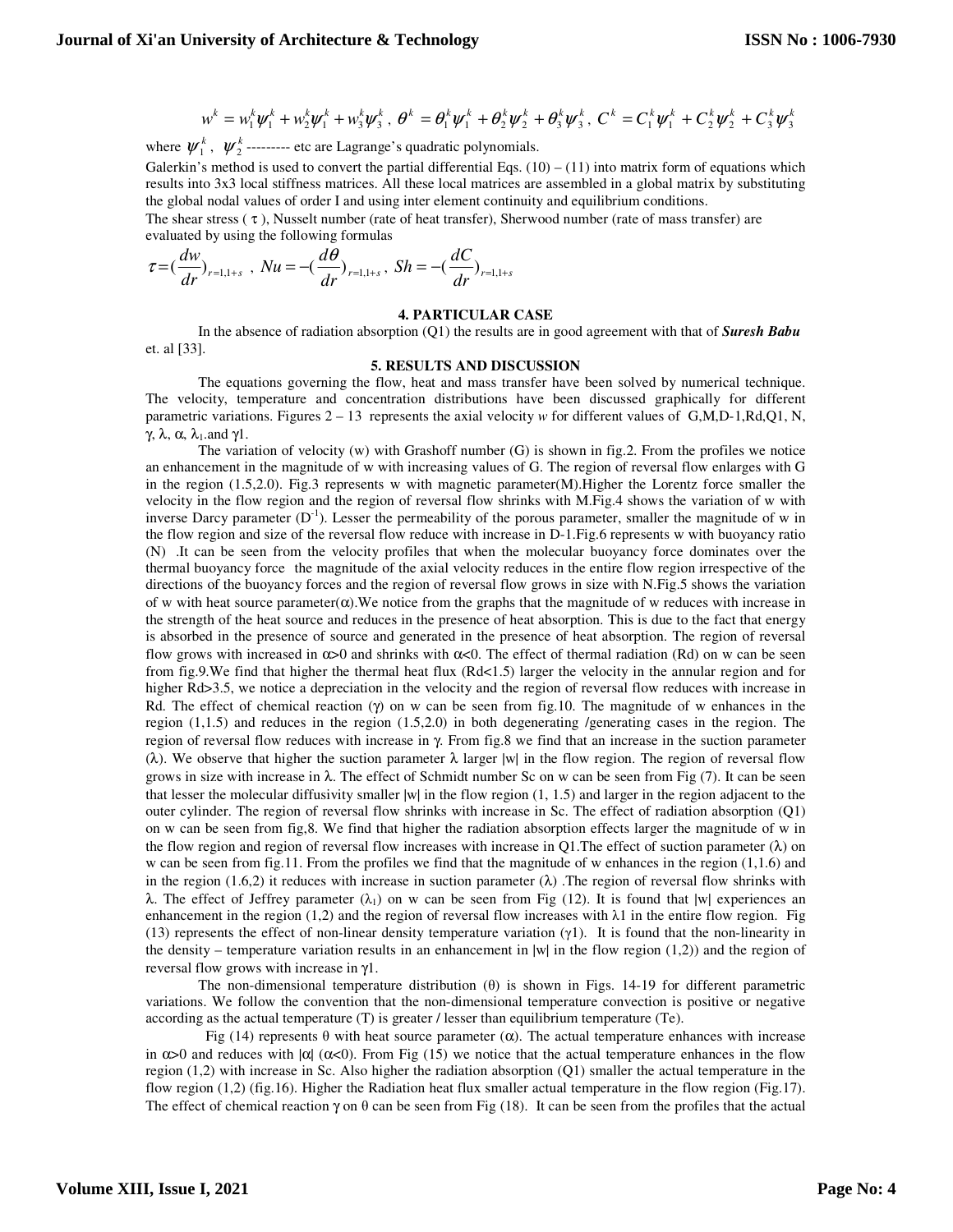temperature reduces in both the degenerating /generating chemical reaction cases. The effect of porosity of the boundary  $\lambda$  can be observed from Fig (19). It is found that higher the suction parameter at the boundary larger the actual temperature in the flow region  $(1,1.5)$  and smaller in the region $(1.5,2.0)$ .

The non-dimensional concentration (C) is exhibited in figures 20-22 for different parametric values. We follow the convention that the non-dimensional concentration is positive or negative according as the actual concentration is greater/ lesser than the equilibrium concentration  $(C_{\infty})$ .

The actual concentration enhances in the region  $(1,1.4)$  and reduces in the region $(1.5,2.0)$  with increase in Sc (Fig 20). Fig (21) represents the concentration with chemical reaction parameter  $\gamma$ . It can be seen from the profile that the actual concentration reduces in the region  $(1,1.5)$  and enhances in $(1.5,2.0)$  in both the degenerating/generating chemical reaction cases. The effect of suction parameter  $(\lambda)$  on C can be seen from fig.22.It can seen from the profiles that the actual concentration reduces in the region (1,1.4) and enhances in the region(1.5,2.0)with increase in suction parameter.

The shear stress, Nusselt and Sherwood numbers at the inner and outer cylinder  $r=1$  &  $r=2$  are shown in tables 2 for different parametric variations. It is found that the stress increases with increase in G>0 and reduces with M,  $D^{-1}$  at r=1&2. |τ| enhances with increase in the strength of the heat generating source and reduces with  $|\alpha|$ at the inner and outer cylinders r=1 &2.An increase in  $\alpha > 0$  enhances Nu and reduces with  $\alpha < 0$  at both the cylinders. When the molecular buoyancy force dominates over the thermal buoyancy force the stress enhances at  $r=1\&2$  when the buoyancy forces are in the same direction and for the forces acting in opposite directions, it reduces at inner cylinder r=1 and enhances at r=2. Higher the thermal radiation (Rd) larger the stress at r=1 and smaller at r=2. The rate of heat transfer increases at both the cylinder with increasing values of Rd. The stress enhances at r=1 and reduces at r=2 with increase in suction parameter  $\lambda$ . Nu and Sh reduce at the inner cylinder r=1 and enhances at r=2 with suction parameter( $\lambda$ ). The stress enhances at both the cylinders r=1&2 with increase in the Jeffrey parameter  $\lambda_1$ . An increase in Sc enhances the stress on r=1 and reduces on r=2. The heat and mass transfer reduces at r=1 and enhances at r=2 with increasing values of Sc. We notice that  $|\tau|$  increases at r=1 and reduces at r=2 with increase in Sc .

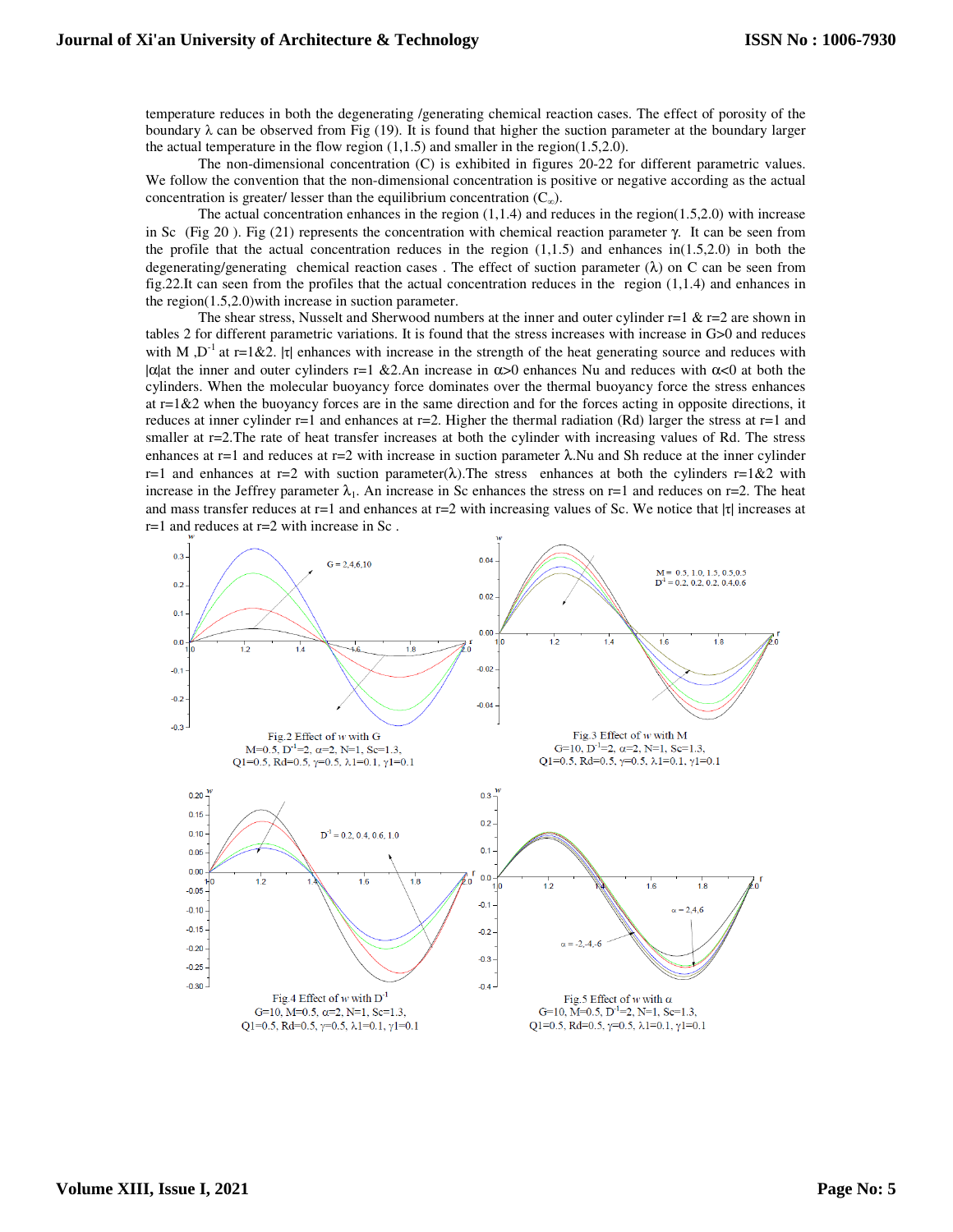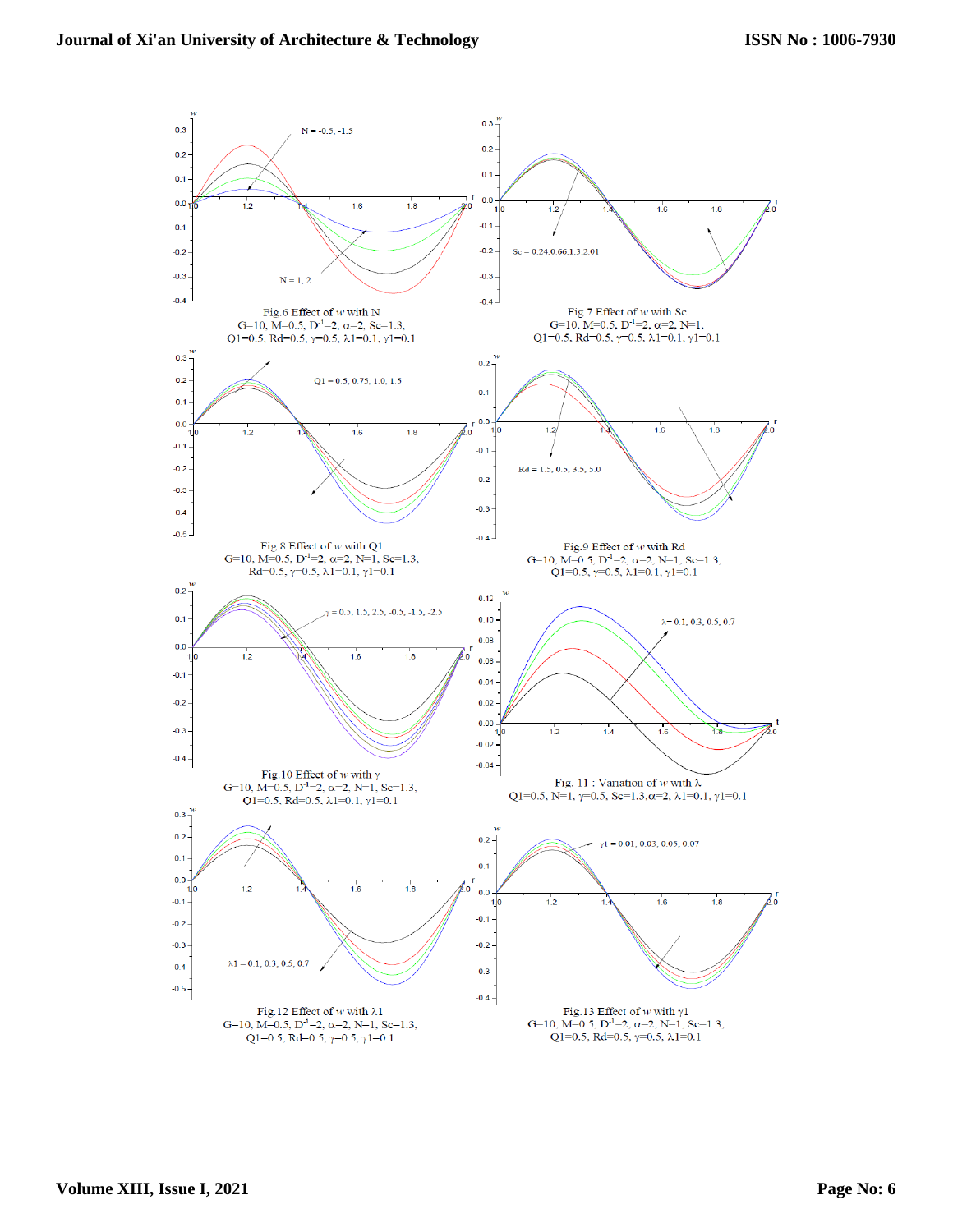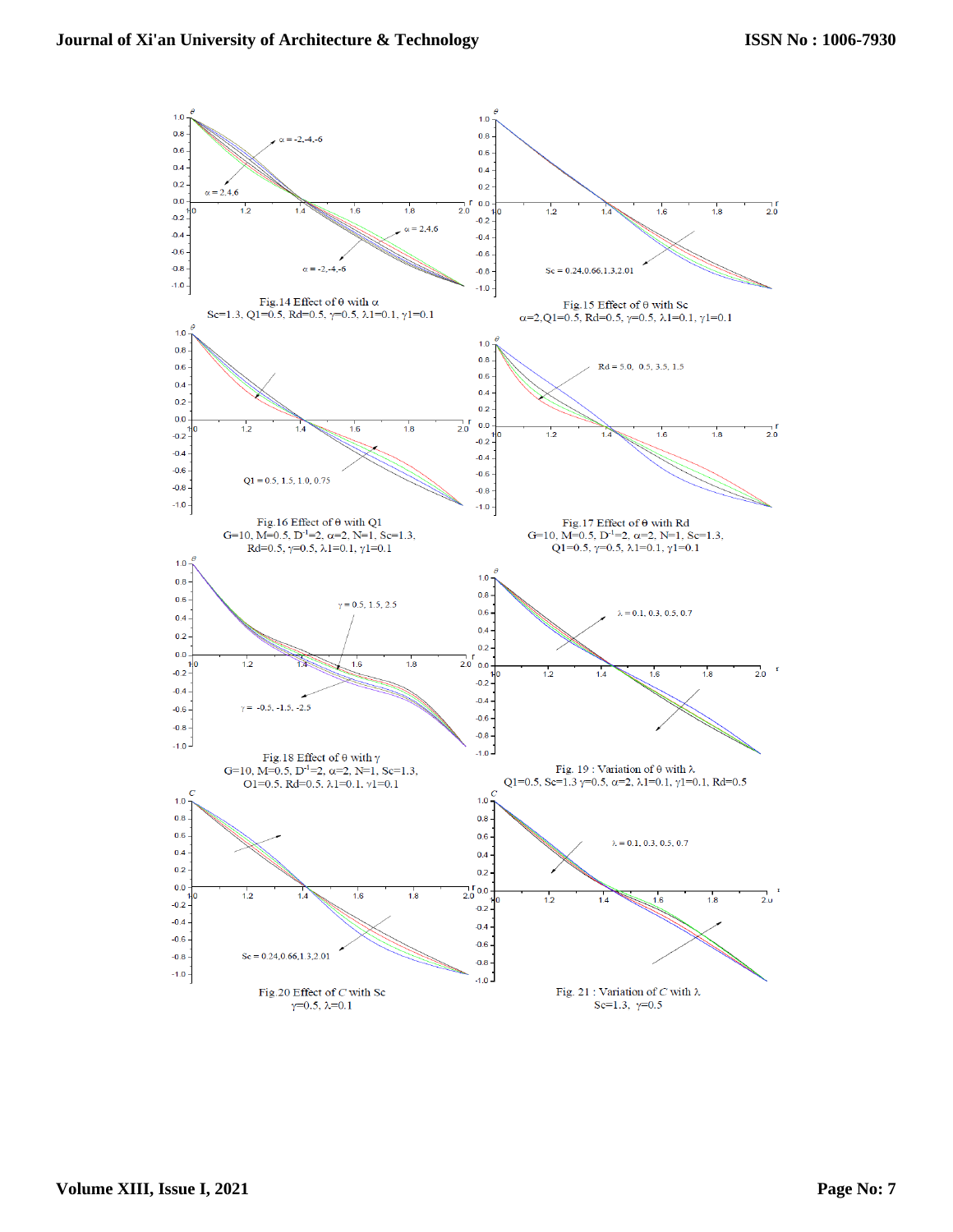

|  |  |  |  | Table : 2 – Shear Stress ( $\tau$ ), Nusselt Number (Nu) and Sherwood Number (Sh) at $r = 1 \& 2$ |  |  |
|--|--|--|--|---------------------------------------------------------------------------------------------------|--|--|
|--|--|--|--|---------------------------------------------------------------------------------------------------|--|--|

| Parameter   |        | $\tau(1)$ | $\tau(2)$ | Nu(1)      | Nu(2)      | Sh(1)      | Sh(2)      |
|-------------|--------|-----------|-----------|------------|------------|------------|------------|
|             | 10     | 3.15783   | 2.85564   |            |            |            |            |
| G           | 20     | 6.32324   | 5.69929   |            |            |            |            |
|             | 30     | 9.52628   | 8.50498   |            |            |            |            |
|             | 2      | 3.15783   | 2.85564   |            |            |            |            |
| M           | 5      | 2.44232   | 2.53238   |            |            |            |            |
|             | 10     | 1.45146   | 1.85790   |            |            |            |            |
|             | 0.2    | 3.15783   | 2.85564   |            |            |            |            |
| $D-1$       | 0.4    | 3.05828   | 2.73992   |            |            |            |            |
|             | 0.6    | 2.96403   | 2.63691   |            |            |            |            |
|             | 1.0    | 3.15783   | 2.85564   |            |            |            |            |
| N           | 2.0    | 4.58336   | 4.41584   |            |            |            |            |
|             | $-0.5$ | 0.99977   | 0.52610   |            |            |            |            |
|             | $-1.5$ | 0.57319   | 0.57212   |            |            |            |            |
|             | 0.24   | 3.10364   | 2.91074   | $-2.17420$ | $-1.66190$ | $-2.87915$ | $-1.14345$ |
| Sc          | 0.66   | 3.12206   | 2.89203   | $-2.17308$ | $-1.66298$ | $-2.84527$ | $-1.17750$ |
|             | 1.3    | 3.15783   | 2.85564   | $-2.17092$ | $-1.66508$ | $-2.78057$ | $-1.24360$ |
|             | 2.01   | 3.19428   | 2.81828   | $-2.16871$ | $-1.66724$ | $-2.71527$ | $-1.31129$ |
|             | 0.5    | 3.15783   | 2.85564   | $-2.17092$ | $-1.66508$ |            |            |
| Rd          | 1.5    | 3.15902   | 2.84599   | $-2.18364$ | $-1.69411$ |            |            |
|             | 3.5    | 3.15971   | 2.83893   | $-2.19354$ | $-1.71577$ |            |            |
|             | 5.0    | 3.16008   | 2.83643   | $-2.19664$ | $-1.72316$ |            |            |
|             | 2.0    | 3.15783   | 2.85564   | $-2.17092$ | $-1.66508$ |            |            |
|             | 4.0    | 3.15597   | 2.84853   | $-2.19130$ | $-1.69160$ |            |            |
| $\alpha$    | 6.0    | 3.15407   | 2.84153   | $-2.13036$ | $-1.61105$ |            |            |
|             | $-2.0$ | 3.16082   | 2.87070   | $-2.10983$ | $-1.58379$ |            |            |
|             | $-4.0$ | 3.16257   | 2.87815   |            |            |            |            |
|             | $-6.0$ | 3.16428   | 2.88574   |            |            |            |            |
|             | 0.5    | 3.15783   | 2.85564   | $-2.17092$ | $-1.66508$ |            |            |
| Q1          | 1.0    | 3.17411   | 2.89383   | $-2.03128$ | $-1.51441$ |            |            |
|             | 1.5    | 3.19061   | 2.93178   | $-1.89129$ | $-1.36401$ |            |            |
|             | 2.0    | 3.24567   | 3.01234   | $-1.75132$ | $-1.21358$ |            |            |
|             | 0.5    | 3.15783   | 2.85564   | $-2.17092$ | $-1.66508$ | $-2.78057$ | $-1.24360$ |
|             | 1.5    | 6.35881   | 5.55567   | $-2.16977$ | $-1.66879$ | $-2.86409$ | $-1.43095$ |
| γ           | 2.5    | 7.18696   | 6.72099   | $-2.16902$ | $-1.67199$ | $-2.95321$ | $-1.60475$ |
|             | $-0.5$ | 3.13164   | 2.93900   | $-2.17257$ | $-1.66074$ | $-2.70462$ | $-1.04032$ |
|             | $-1.5$ | 3.09255   | 3.03843   | $-2.17532$ | $-1.65529$ | $-2.64127$ | $-0.81644$ |
|             | $-2.5$ | 3.03740   | 3.15832   | $-2.17654$ | $-1.64897$ | $-2.62143$ | $-0.61328$ |
|             | 0.1    | 3.15783   | 2.85564   | $-2.17092$ | $-1.66508$ | $-2.78057$ | $-1.24360$ |
| λ           | 0.2    | 3.89672   | 1.98791   | $-1.12475$ | $-2.99130$ | $-2.54760$ | $-1.49169$ |
|             | 0.3    | 4.56571   | 1.02245   | $-0.33708$ | $-4.51743$ | $-2.32919$ | $-1.74170$ |
|             | 0.5    | 5.07097   | 0.08511   | 0.18912    | $-6.15156$ | $-2.12478$ | $-1.99357$ |
|             | 0.01   | 3.15783   | 2.85564   |            |            |            |            |
| $\gamma1$   | 0.02   | 3.19015   | 2.83296   |            |            |            |            |
|             | 0.03   | 3.22245   | 2.81028   |            |            |            |            |
|             | 0.05   | 3.25475   | 2.78761   |            |            |            |            |
|             | 0.1    | 3.15783   | 2.85564   | $-2.17092$ | $-1.66508$ |            |            |
| $\lambda$ 1 | 0.3    | 3.66965   | 3.33470   | $-2.16856$ | $-1.66659$ |            |            |
|             | 0.5    | 4.06164   | 3.,86937  | $-2.16595$ | $-1.66825$ |            |            |
|             | 0.7    | 4.64804   | 4.25826   | $-2.16313$ | $-1.67005$ |            |            |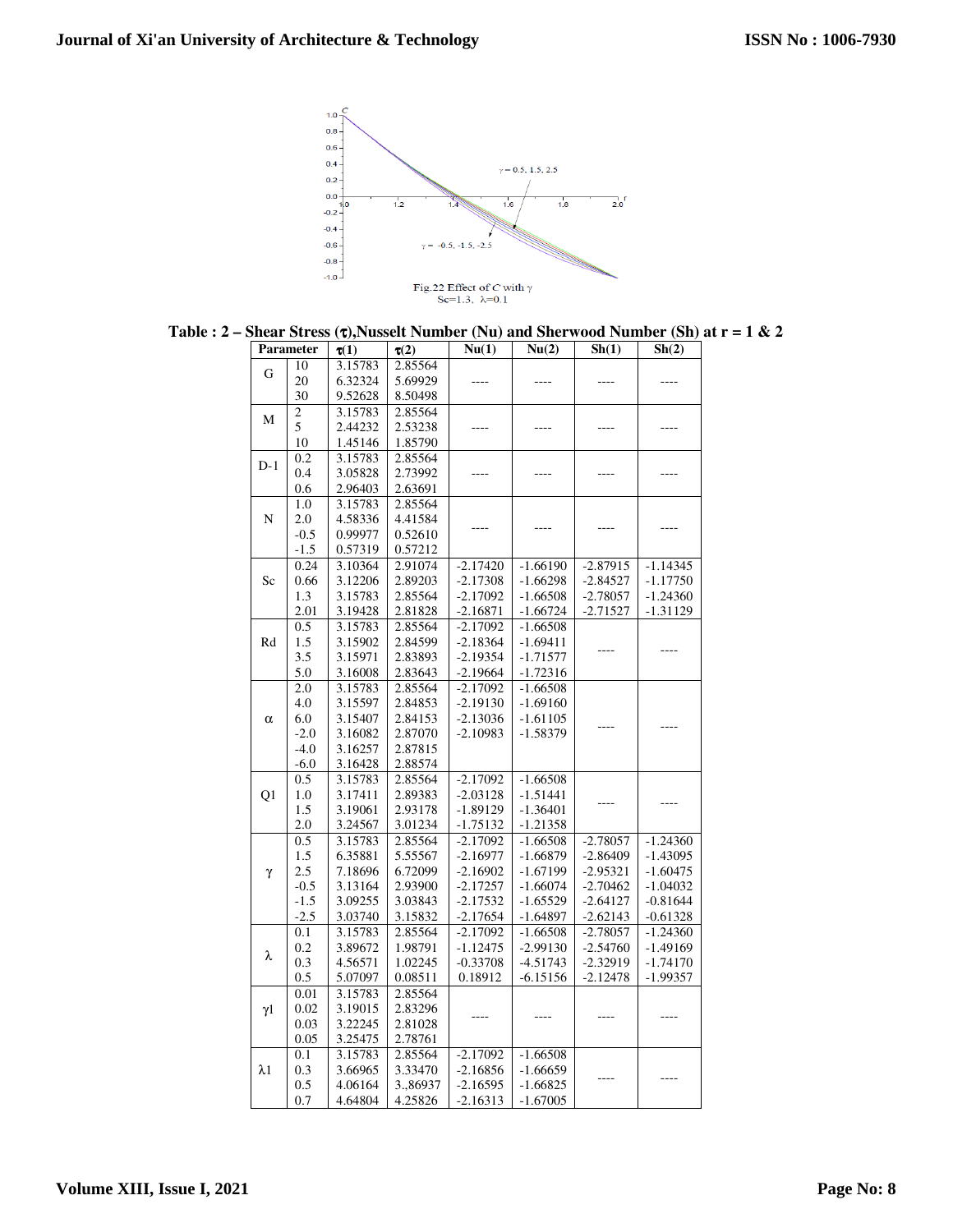## **6. CONCLUSIONS**

- An increase in Grashoff number (G) increases a velocity and reduces with M and  $D^{-1}$ .
- The axial velocity (w) increases and actual temperature, actual concentration reduces in both generating and degenerating chemical reaction case.
- Higher the radiation absorption parameter (Q1) larger |w| and smaller θ in the flow region.
- |w| experiences an enhancement with increasing Jeffrey parameter  $\lambda_1$ .
- Higher the suction parameter  $\lambda$  larger |w| and actual temperature in the flow region.
- An increase in the density ratio γ1 results in an enhancement in a velocity.
- An increase in  $\lambda$ 1 enhances |τ| at the both cylinder.
- Higher the radiation (Rd) larger  $|\tau|$  at r=1 and smaller at r=2. The rate of heat transfer increases with Rd at both cylinders.

#### **7. REFERENCES**

- [1]. Abel. M. S and Mahesha. N; Heat transfer in MHD viscoelastic fluid flow over a stretching sheet with variable thermal conductivity, non-uniform heat source and radiation, Applied Mathematical Modelling,2008,32(10), pp. 1965–1983.
- [2]. Andersson. H. I; Slip flow past a stretching surface, ActaMechanica, 2002, 158(1-2), pp. 121-125.
- [3]. Antonio Barletle: Combined forced and free convection with viscous dissipation in a vertical duct., Int.J.heat and mass transfer, Vol.42, PP.2243-2253, (1999).
- [4]. Bhargava, R, Agarwal, R.S: Ind. J. pure and Appl. Maths, Vol.10(3), PP. 357 (1979).
- [5]. Chaudhary. S and Kumar.P; MHD slip flow past a shrinking sheet, Appl. Math, 2013, 4(3), pp. 574-581.
- [6]. Chen, T.S,Yuh,C.F : Combined heat and mass Transfer in natural convection on inclined surface. J.Heat transfer.V.2.pp.233-350, (1979).
- [7]. Datta, N : Acta Mechanica, (1977).
- [8]. Ganapathy.R, Purushothama R: Fluid flow induced by a travelling transverse wave in a saturated porous medium,:J.Ind.Inst.Sci,Vol.70, PP.333 - 340 (1990).
- [9]. Gilpin, R.R: Cooling of horizontal cylinder of water through its maximum density point at 4oC, Int. J. Heat and Mass Transfer, Vol.18, p.1307, (1975).
- [10]. Goren S.L. : On free convection in water at 4oC., Chem. Engg. Sci. Vol.21, PP.515 (1966).
- [11]. Govindarajulu, J : Chem. Engng. Sci, Vol.25, PP. 18-27, (1970)
- [12]. Gupta. M, Dubey G.K, Sharma,H.S: laminar free convection flow with and without heat sources through co-axial circular pipes, Indian Jour. Pure appl.Maths. Vol.10(7), PP.792, (1979).
- [13]. Hsiao. K. L; MHD Mixed Convection for Viscoelastic Fluid Past a Porous Wedge, Int. J. Non-LinearMech*,*2011, 46(1),pp. 1-8.
- [14]. Labropulu. F and Li.D; Stagnation-point flow of a second-grade fluid with slip, International Journal of Non-Linear Mechanics, 2008, 43(9), pp. 941–947.
- [15]. Mahanta .G and Shaw .S; 3D Casson fluid flow past a porous linearly stretching sheet with convective boundary condition, Alexandria Eng J, 2015, 54,653–659.
- [16]. Madhusudhana Reddy Y : Effect of Radiation Absorption on Convective Heat and Mass Transfer Flow of Jeffrey Fluid in Concentric Cylindrical Annulus with Non – Linear Density Temperature in the Presence of Heat Source, Acceptance for Publication in Complience Engineering Journal, December-2020.
- [17]. Ming Shen, Fei Wang and Hui Chen; MHD mixed convection slip flow near a stagnation-point on a nonlinearly vertical stretching sheet, 2015, 78, 1-15.DOI 10.1186/s13661-015-0340-6.
- [18]. Muthuchumaraswamy.R and Visalakshi; Radiative flow past an exponentially accelerated vertical plate with uniform mass diffusion, Annals of faculty engineering Hunedoara, Int Journal of engineering, 2011, IX, 137-140.
- [19]. Nanda.R.S, Purushottam . R: Int. Dedication seminar on recent advances on maths and application, Varanasi (1976).
- [20]. Neeraja.G: Ph.D. thesis, S.P. Mahila University , Tirupathi, India (1993).
- [21]. Osterle.J.F. and Young F.J.: J fluid Mechanics Vol 11.PP. 152 (1961).
- [22]. Philip.J.R.: Axisymmetric free convection at small Rayleigh number in porous cavities. Int.J.Heat and mass transfer, Vol.25.PP.1689-1699, (1982).
- [23]. Ramachandran. N, Chen. T. S and Armaly. B. F;Mixed convection in stagnation flows adjacent to vertical surfaces,ASME Journal of Heat Transfer, 1988, 110(2), pp. 373–377.
- [24]. Roots. G.: Int. J. Heat and mass transfer, Vol3. PP. 1, (1961).
- [25]. Rosca. A. V and Pop. I; Flow and heat transfer over a verticalpermeable stretching/shrinking sheet with a second order slip, International Journal of Heat and Mass Transfer, 2013, 60(1) pp. 355–364.
- [26]. Sarojamma. G: Ph.D. Thesis, S. K University, Anantapur, (1981).
- [27]. Sastry .V.U.K, Vajravelu,K.V : J.Fluid Mech. Vol.86, PP.365-383 (1978).